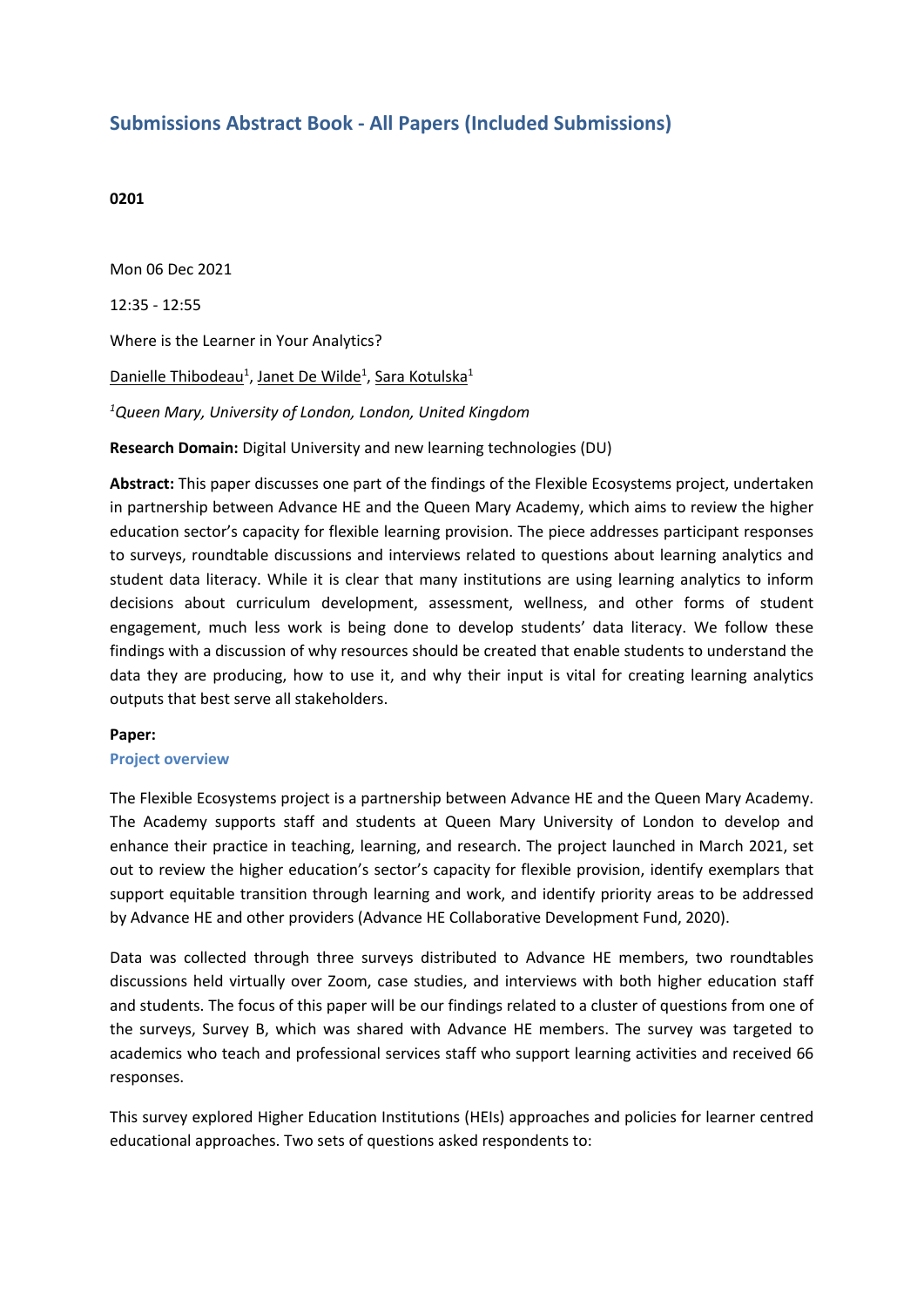- indicate how important learning analytics are to decisions related to <sup>a</sup> range of policies and provisions, and to provide examples of current practices and future plans; and
- discuss any resources or programming their institution has developed to support their students' data literacy.

During roundtable discussions and interviews, participants were also asked to share what their experiences had been with the use of learning analytics within their institutions.

# **Findings**

Respondents were asked to rate how important learning analytics are to five areas of work using <sup>a</sup> 5 point Likert scale. Table 1 shows the percentages of responses indicating that learning analytics are either important (4) or very important (5) to these areas.

When asked if learning analytics were being used in other ways, some responses indicated the use of analytics to do programme evaluation , or to monitor student engagement more broadly, including the use of resources and facilities such as virtual learning spaces and libraries. Most said there were no other plans to use learning analytics, or that they were unsure whether any such plans existed.

Exploring student engagement with their data, participants were asked whether their institution has developed any resources or programming to support students to find, interpret and use their own learner analytics. Only 11.3% said yes, while the majority of respondents (88.7%) either said no or that they did not know of any. Even fewer (6.5%) knew of any resources that supported students to better understand the potential of blockchain technology to accumulate and track learning credits. When asked to elaborate on these supports, some mentioned guides and workshops, though few examples moved past the availability of data, and concern was expressed for the anxiety that data may cause in students. Similarly, only 8.1 % knew of any future plans to introduce such support and mirrored the previous responses in terms of simply giving students better access to their data. Discussions of these topics in roundtables reflected the findings of the survey.

## **Conclusions and further work**

The contrast between the amount of work being done to use learning analytics, and the lack of work being done to support learners to understand and use their date is stark, and runs contrary to what other research has told us about how students want to be engaged in the collection and use of this type of data. Institutions may assume that simply giving students access to their data is enough to encourage the development of self-regulation amongst learners, Schumacher and Ifenthaler's research shows that what students want from learning analytics are complex and highly individualised supports (2018), especially for students in other kinds of flexible provision like degree apprenticeships. Interviews with such students revealed <sup>a</sup> need for better tracking systems of module credits, for example, for those balancing academic work with employer placements.

Furthermore, the more involved students are in the development of such systems, the likelier they are to engage, and in turn create, higher quality data that contributes to better supports. In their proposed principles for an ethical framework for learning analytics, Slade and Prinsloo set out the idea that students need to participate in the use of learning analytics as agents and not merely sources of data and recipients of related interventions (2013). Given what has been observed about the current practices of participating institutions, one of the project's recommendations will be that